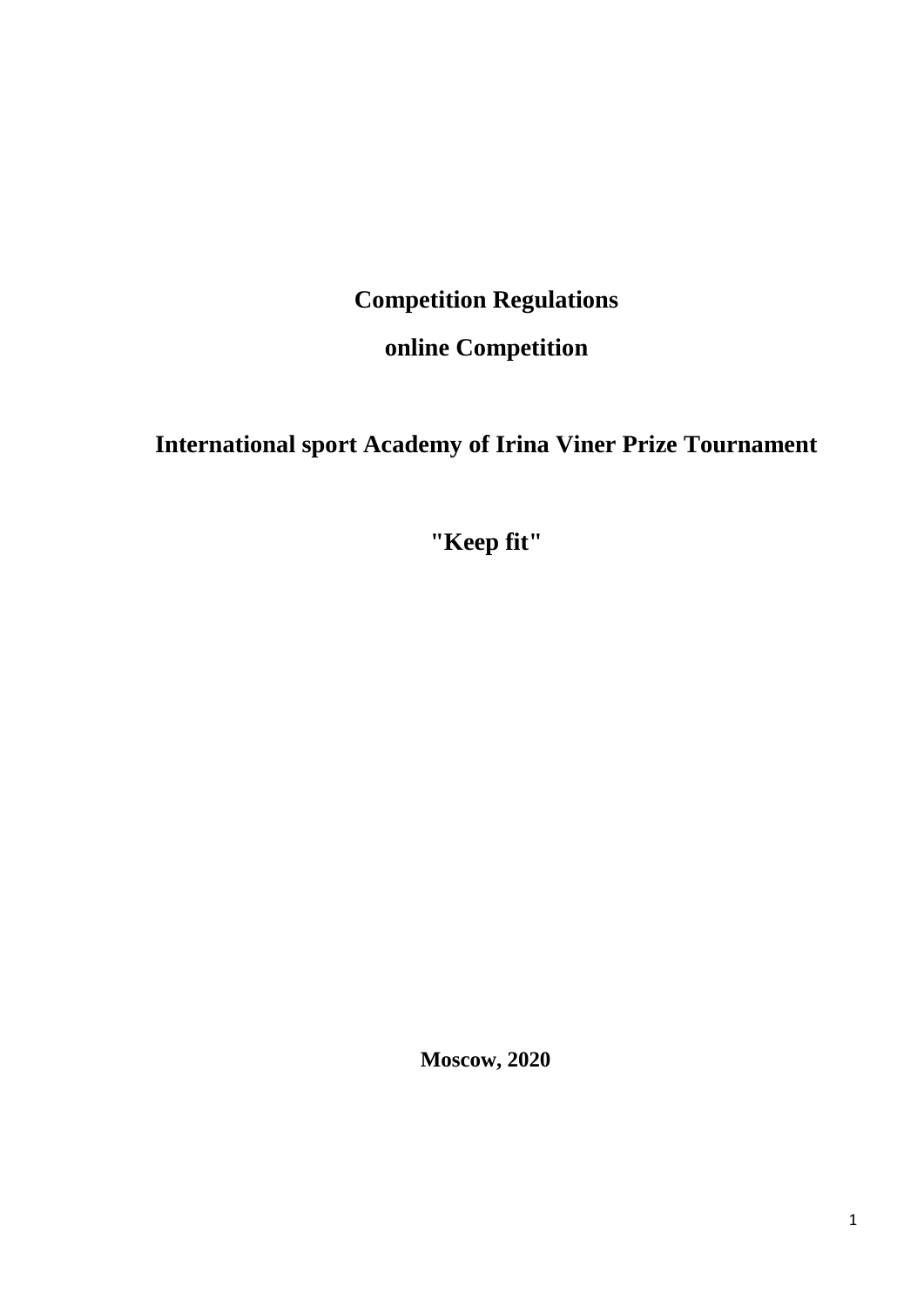Definitions:

online competition is an assessment of the physical and sports training of participants and the identification of the best on the basis of the adversarial process in the mode of participants' performance in conditions of remote access using IT technologies; ZOOM Conference platform - a cloud platform for conducting online events;

FIG - abbreviated name in English of the International Federation of Gymnastics, developing gymnastic sports. The oldest sports federation in the world; gymnasts participants in online competitions, students of children's sports schools, pupils of additional education by sports: rhythmic gymnastics (women), rhythmic gymnastics (men), gymnastics and other types of gymnastics;

application for participation of the gymnast - an online application formulated on the website www.academyviner.com. An application can be formed both with the participation of a trainer, and independently by a gymnast.

## I. GENERAL PROVISIONS

The online competition is held with the aim of developing and popularizing general gymnastics for the harmonious development of personality, as well as female and male rhythmic gymnastics.

The main objectives of the Tournament:

- harmonious development, health promotion and the formation of healthy habits;

- increasing the level of sportsmanship of gymnasts and their gaining competitive experience;

- Strengthening friendly sports ties;

- identification of the strongest athletes.

## II. PLACE AND DATE

The tournament is held June 25-26, 2020 in the online mode of performances of gymnasts in accordance with the starting protocols for the ZOOM Conference platform (hereinafter, ZOOM). The ZOOM address will be sent to the participants to the email specified in the application for participation.

## **III. ORGANIZERS**

The general control over the organization and conduct of the Tournament is carried out by International sport Academy of Irina Viner, ANO .

The direct holding of the Tournament is assigned to the main panel of judges.

The main judge is Anna Svirina, judge of the international category FIG.

Judging gymnasts by type of sport men's rhythmic gymnastics (other types of gymnastics for boys) is carried out under the guidance of the world champion in men's rhythmic gymnastics Alexander Buklov, a master of sports of international class in gymnastics.

Tournament Director - Maria Tarasova, Deputy Director of the International sport Academy of Irina Viner, ANO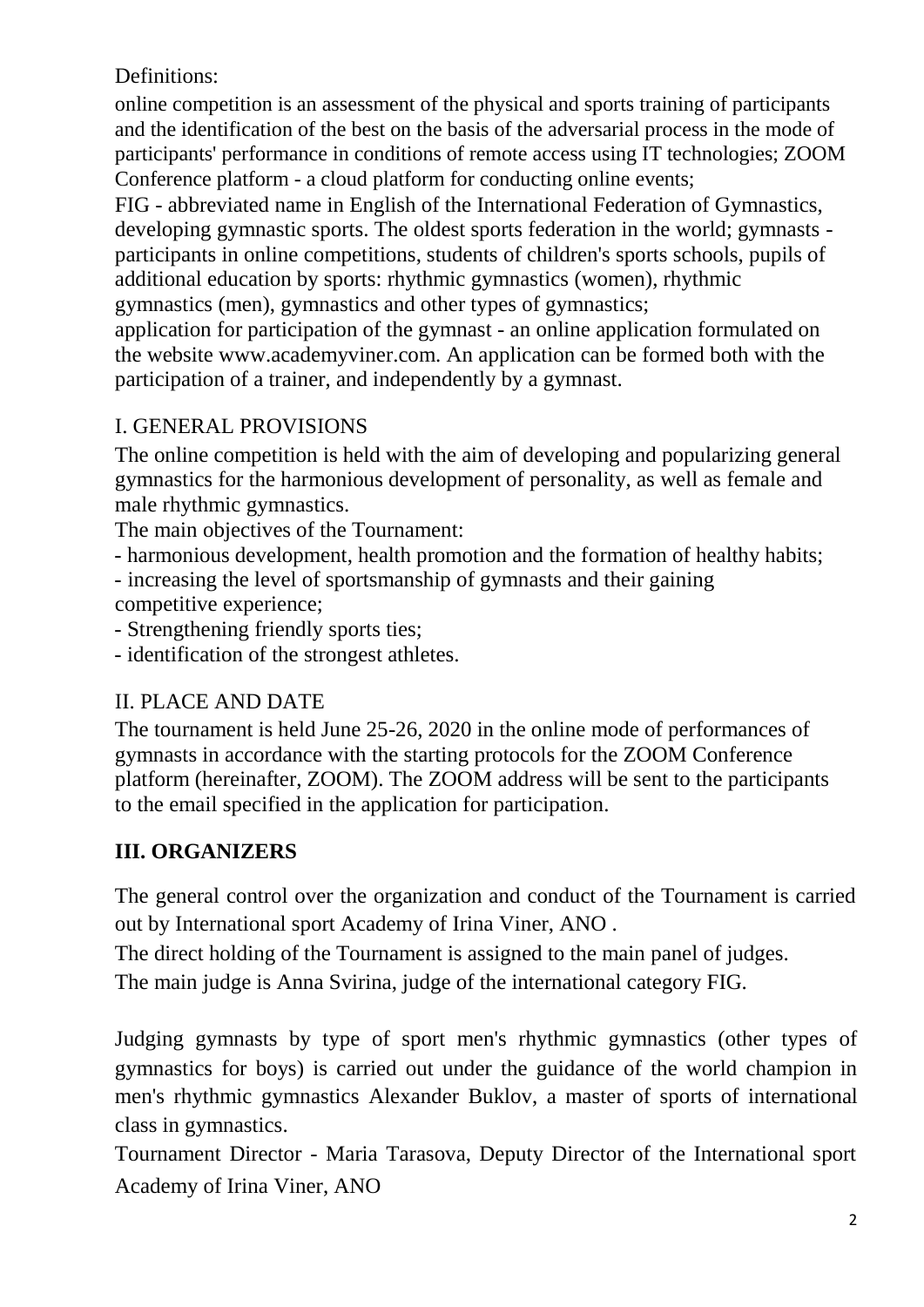## IV. REQUIREMENTS FOR PARTICIPANTS AND THE CONDITIONS OF THEIR ADMISSION

Gymnasts of 2016, 2015, 2014, 2013, 2012, 2011, 2010, 2009 born and older in the starting protocol on the basis of submitted electronic applications on the website http://academyviner.com/ and providing the necessary requirements specified in This Regulation.

The deadline for applications is 06/21/2020 until 21:00.

The organizers reserve the right to prematurely complete the acceptance of applications.

The time of performances is determined by the starting protocol.

The participation of gymnasts only in a competitive form.

## V. REQUIREMENTS FOR PLACES OF GYMNASTES, TECHNICAL REQUIREMENTS AND REGISTRATION

The performance room should allow the combination of exercises to be demonstrated as part of the image availability for judges on camera.

The room should not have any foreign objects that may interfere with safety during the exercise. Compliance with the safety of performing a combination of exercises rests with gymnasts and parents.

Technical requirements:

- the presence of a transmitting device connected to the Internet (tablet,

phone, smartphone, computer, etc.), with a video camera and microphone;

- a mat for gymnastics or a carpet.

Register at ZOOM:

Registration of gymnasts in ZOOM for participation in the Tournament is carried out in the ZOOM application https://zoom.us/. When registering, you must provide your email address.

When registering, in order to identify each participant of the Tournament in your personal account, you must indicate the surname, name of the gymnast without reduction and year of birth. The identification number and password for entering the Online Tournament at ZOOM, as well as the starting protocol will be sent to each gymnast participating in the Tournament by e-mail specified in the application.

## VI. PROGRAM OF REGULATIONS. ASSESSMENT OF PERFORMANCE

The program of standards was compiled on the basis of "Educational programs for children and youth sports schools, specialized sports schools of the Olympic reserve, schools of higher sports skill" and approved by the chief judge of the competitions Svirina Anna. The standards contain the necessary sections that meet modern requirements at the stages of many years of sports training, and are most acceptable for the conditions of their implementation in a limited space mode: - BODY COMPOSITION (invoice);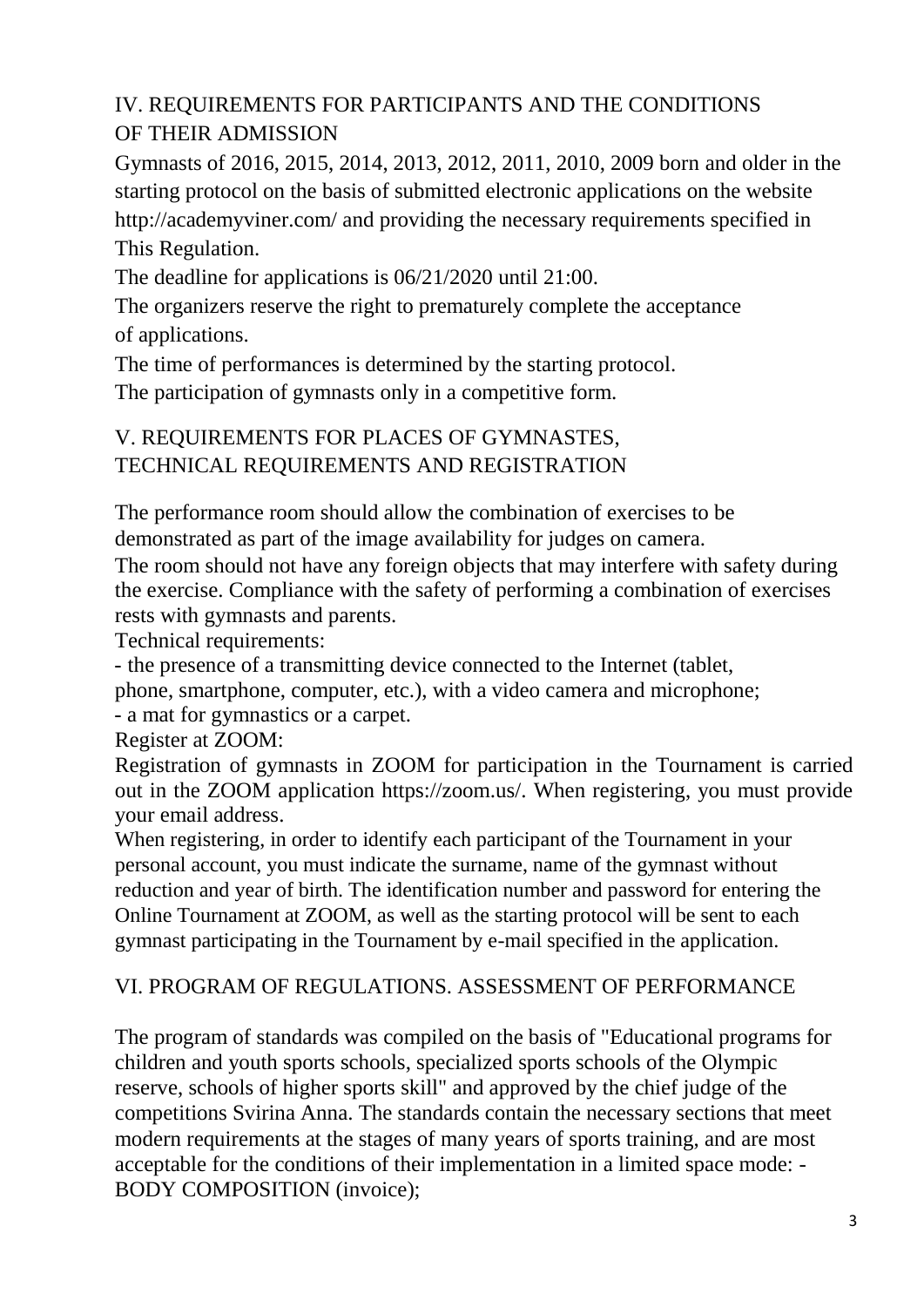- FLEXIBILITY (mobility of the hip joints, spinal column, etc.);
- MUSCULAR FORCE (strength of the muscles of the press, back, legs, arms);
- COORDINATING ABILITIES;
- VESTIBULAR STABILITY (static equilibrium);
- SPEED-POWER ABILITY. ENDURANCE.

Performance evaluation.

Each element and its performance is evaluated by the judiciary according to a 5-point system, with a step of 0.1. The marks of the judges are summed up and the average score is calculated, which is the final mark put in the protocol of the Tournament.

OFP standards for girls by age categories:

2016-2014 b.

- Main stand on half-fingers of the hand to the side (10 sec)
- Torso torso forward
- Butterfly tilted forward
- angle
- Bridge from a prone position
- Frog on the stomach
- Box
- Birch
- Fish
- Balance Pass
- Since 2014 twine (right, left, transverse)

Born 2013-2012

- Main stand on half-fingers of the hand to the side (10 sec)
- Crease standing legs together
- Legs shoulder width, tilt back fixation 10 sec
- Legs together, arms extended forward fixing 10 sec. "Corner"
- Turn on the "Pass"
- Twine from a hill (right, left, transverse)
- Bridge on your knees
- Lying on your stomach, bend back "Pussy"
- Lying on your back, stretching to the side (8 times)
- Mahi: Lying on your back / side / stomach 8 times
- Box
- Frog on the stomach with a tilt back
- Balance arabesque back right / left leg
- Lateral balance right / left leg
- Wheel (flipping sideways)
- Jumping rope (rotation forward) 10 jumps
- Jumping rope (rotation back) 10 jumps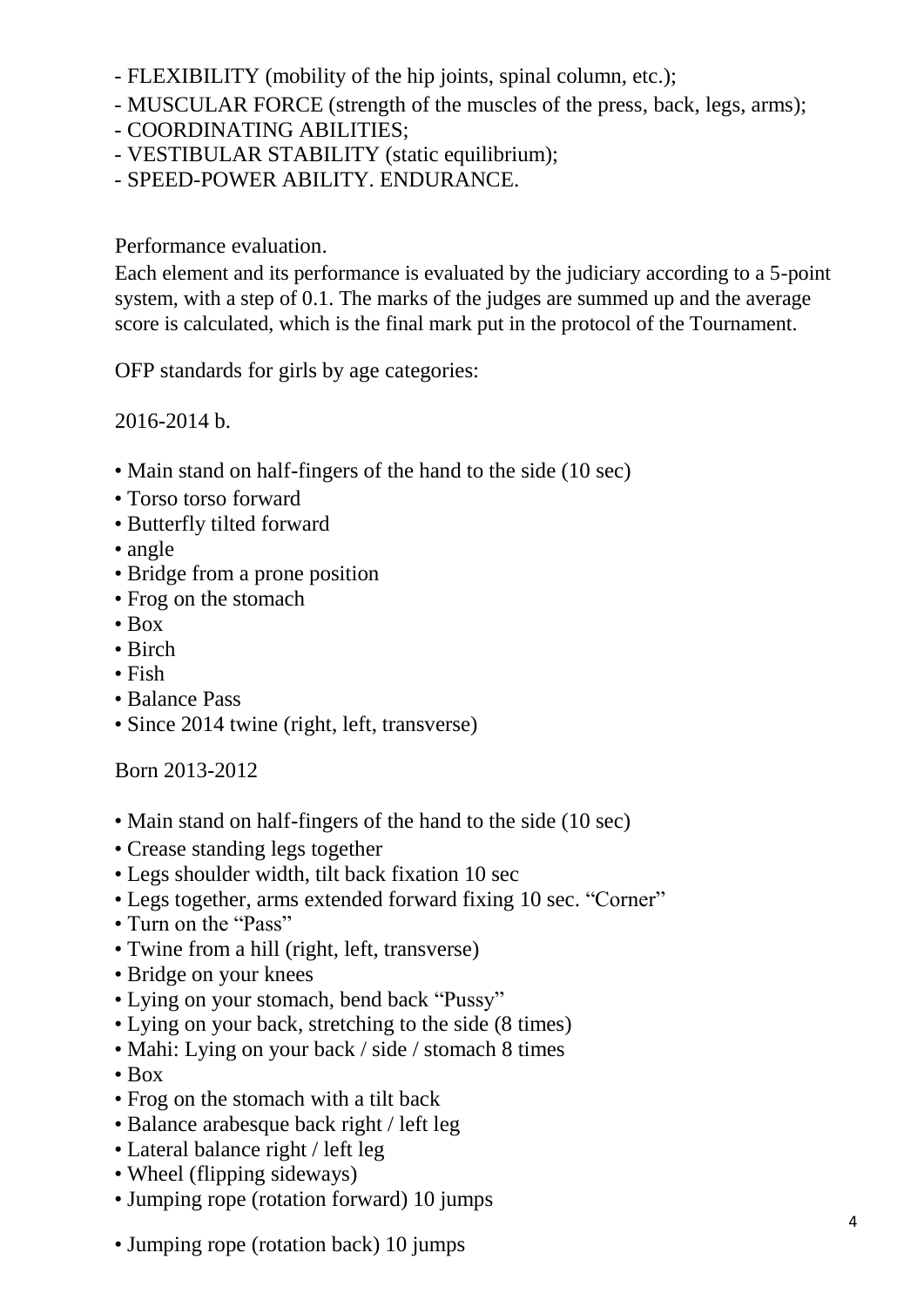• Scrolling hands with a jump rope (jump rope folded in 4)

Born 2011-2010

- Lateral balance right / left leg on relev (fixing position 3 counts)
- Balance "Ring with" on the right / left leg (fixing position 3 counts)
- "Planchet" balance on the full foot, right / left leg (fixing position 3 counts)

• Feet shoulder width apart, tilt back with grip of the ankles (fixing the position of 10 accounts)

• Lying on his stomach, arms open to the sides, holding the back (fixing the position of 10 accounts)

- Chest (10 accounts) + "Crab" (fixing the position of 10 accounts)
- Box
- Twine with raising right / left leg with torso tilted back
- Lying on your back, stretching to the side 8 times
- Mahi: Lying on your back / side / stomach 8 times
- Lying on the back "puffs" with the right / left foot
- Lying on the stomach "tightening" the right / left foot
- Angle (fixing the position of 8 accounts "
- Jumps with double rotation of the rope (10 times)
- Jumping group skipping rope stacked in 2 (10 times)
- Transfers with a skipping rope (skipping rope folded in 4)

Born in 2009 and older

- Lateral balance of the right / left leg on a relev (fixing of position 3 of the account)
- "Planchet" balance right / left foot on the relev (fixing position 3 of the account)
- Balance "pull back with a straight leg" right / left leg (fixing position 3 counts)
- Twist into the twine with a hand with a 360 degree tilt
- Legs shoulder width, tilt back with ankle grip fixation 10 sec
- Twine in sag for 1 minute right / left / straight
- Stand on the chest 10 sec + "Crab" fixation 10 sec
- Lying on his stomach, a ring with two legs 10 times + leg grab and hold
- Angle (hold position 10 seconds)
- Lying on the back "puffs" with the right / left foot
- Lying on the stomach "tightening" the right / left foot
- Mahi: Lying on your back / side / stomach 8 times
- forward / reverse right / left leg
- Flips back right / left leg

• From 2008; Forward flip balance "back" on a full stop (fixing position 3 accounts)

• Jumps with double rotation of the rope (2006 and older, at least 50 jumps)

• Jumping rope grouping folded in two forward rotation (2006 and older at least 30 jumps)

• Jumping group jump rope folded in two rotation back (2006 and older at least 30 jumps)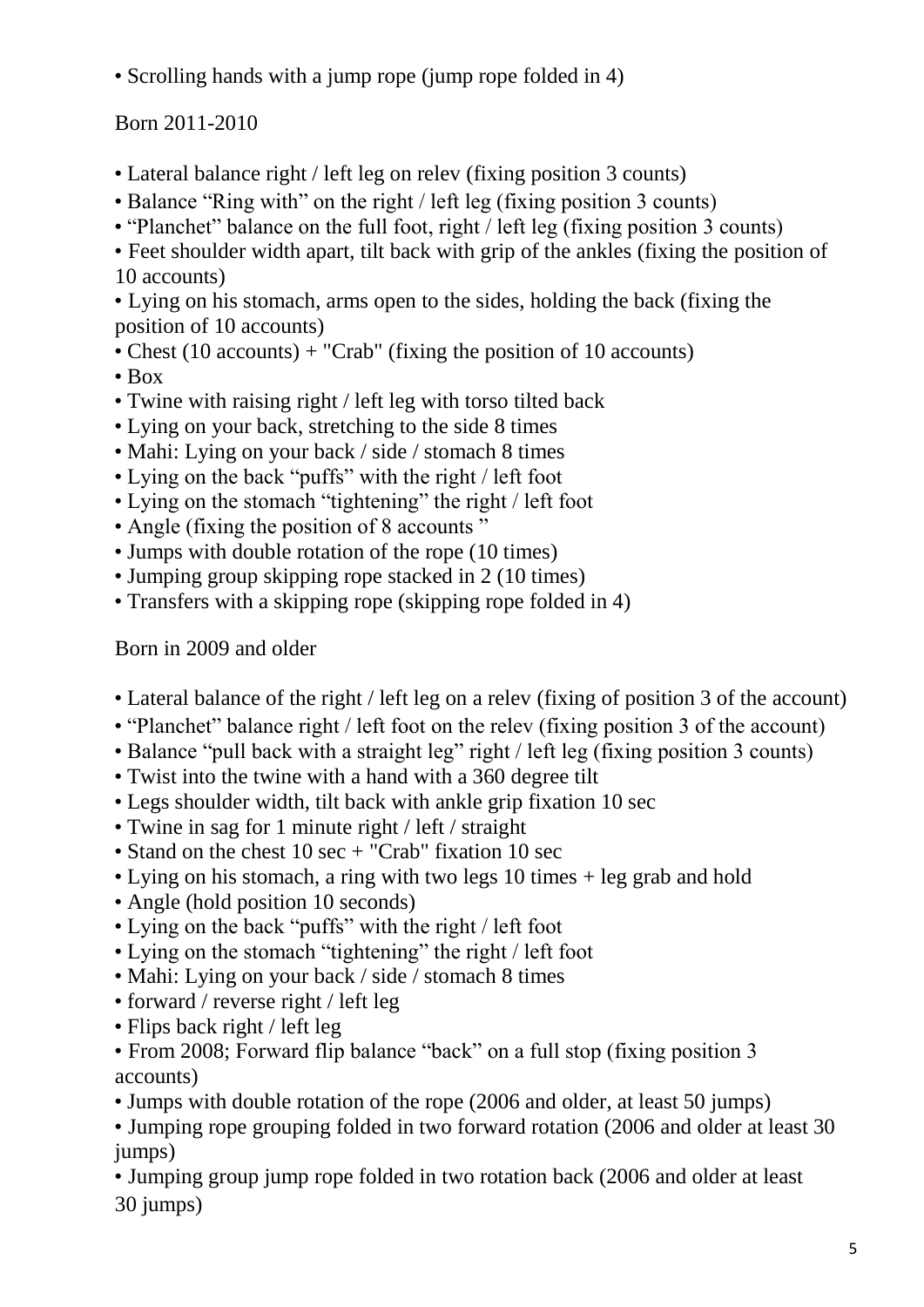OFP standards for boys by age categories:

Born in 2012 and younger

- Fixing balance back "swallow" on a full stop
- Flip forward ("Gingerbread Man" forward)
- "Bridge" (position fixation)
- Birch with the help of hands
- Stop crouching (jumping up) 3 times
- Push-ups (5 times)
- "Boat" on the stomach with fixation in 3 sec
- Side twine (position fixation)
- Stop crouching (jumping up)

Finish Exercise - Final Point

Born 2011-2010

- Fixing balance back "swallow" on a full stop
- Flip forward ("Gingerbread Man" forward)
- Flip back ("Kolobok" back)
- Birch without the help of hands (fixation of position)
- "Bridge" (position fixation)
- Torso of the torso forward (position fixation)
- "Side twine" (position fixation)
- "Boat" on the stomach with fixation in 3 sec
- Push-ups (5 times)
- Handstand in a grouping (legs on weight)
- "Wheel" (flip sideways)

Finish Exercise - Final Point

Born in 2009

- Fixing balance back "swallow" on a full stop
- Flip forward ("Gingerbread Man" forward)
- Flip back ("Kolobok" back)
- Stand on the head legs up (position fixation)
- An emphasis crouching, "level" with transition to a handstand "corner" legs on weight
- 10 raise your arms and legs to the "corner" position
- 180-degree turn from the supine position to the supine position
- Push ups 10 times
- Side twine (position fixation)
- Rise from the floor through arms with straight legs